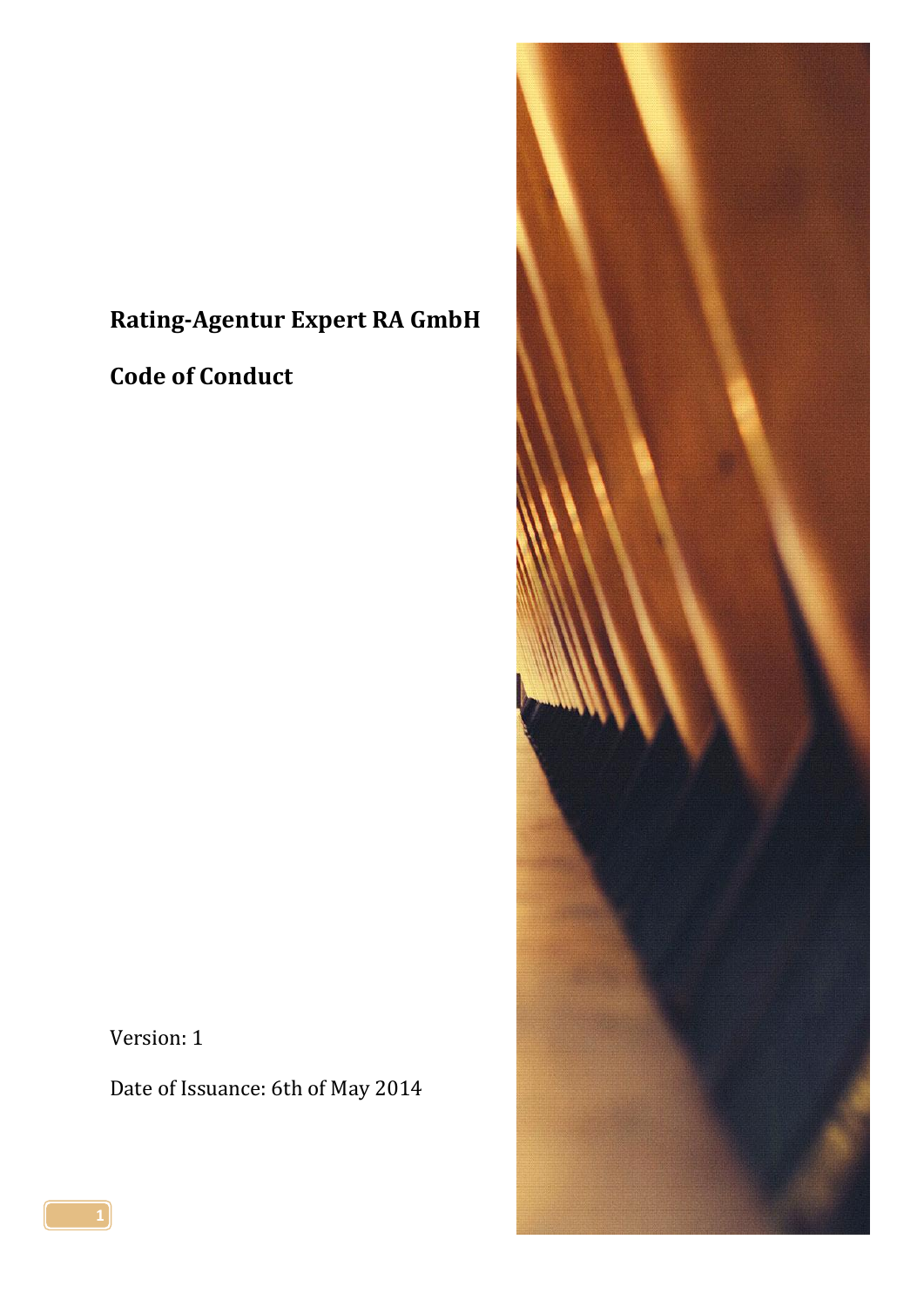

## **Contents**

| Disclosure of the Code of Conduct and Communication with Market Participants 16 |
|---------------------------------------------------------------------------------|
|                                                                                 |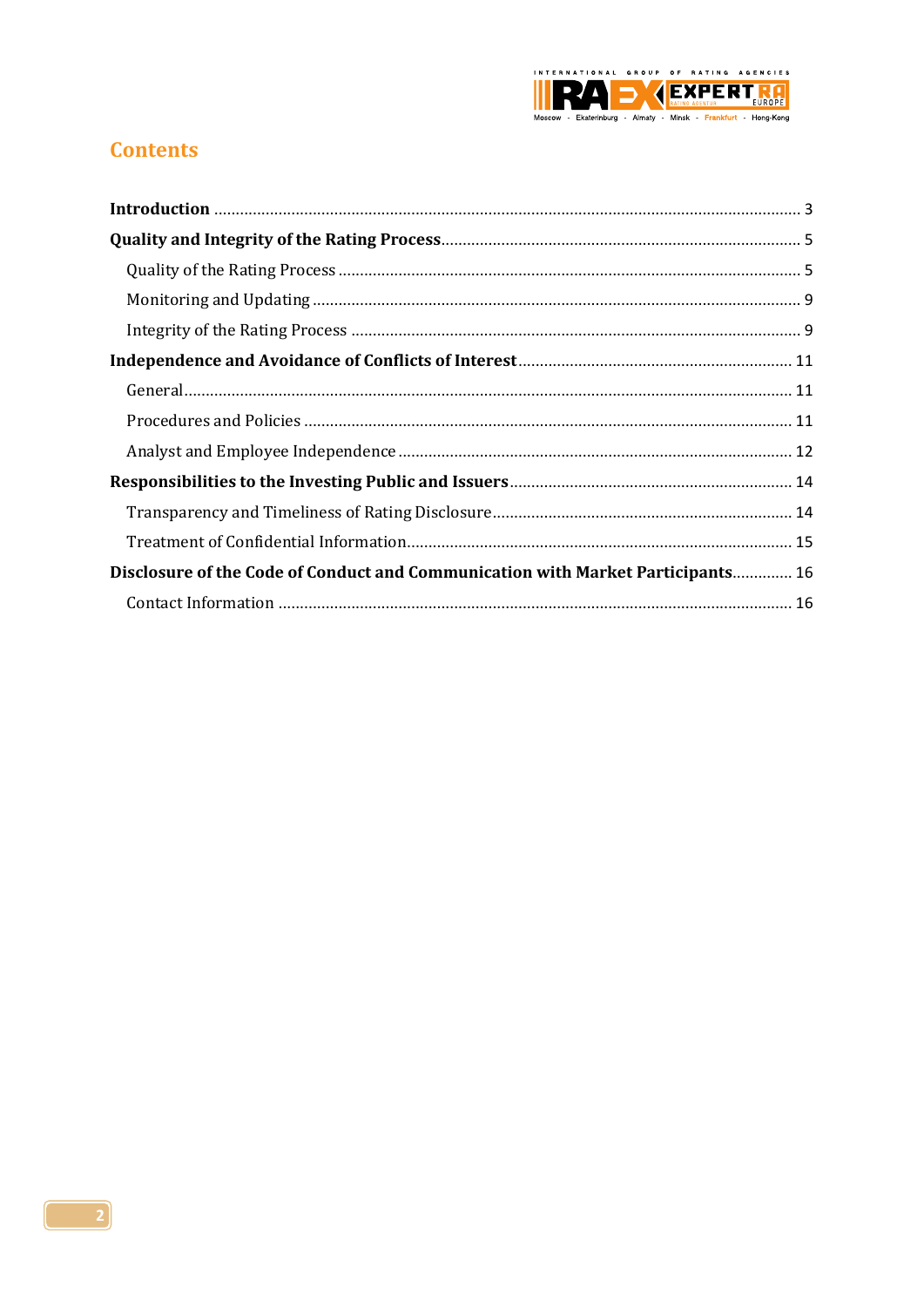

## <span id="page-2-0"></span>**Introduction**

- 1. Rating-Agentur Expert RA GmbH was created with aim of providing reliable information to the public which should help to reduce information asymmetry and increase transparency in financial markets.
- 2. Rating-Agentur Expert RA GmbH is a part of the International group of rating agencies "Expert RA" (International group "RAEX"). The group is active from 1997 and is represented in Russia, Kazakhstan, Belorussia, European Union and Hong Kong.

Rating agencies of the group are assigning credit ratings and their analogues to companies, financial institutions, countries and regions as well as to their securities. Besides classical credit ratings the agencies are also doing university ratings, rankings of medical facilities and etc. Also they are evaluating quality of services from companies in various spheres of economics. Members of the group are actively participating in research work and are organizing conferences on the subjects of their work. All agencies in this group have access to unique databases accumulated over the past two decades as well as approved rating methodologies and best evaluation practices.

Rating-Agentur Expert RA GmbH benefits from large experience accumulated by the International group "RAEX" throughout its history however remains completely independent in its operational activities. It is able to form independent objective judgments on the rating subjects. Rating-Agentur Expert RA GmbH is targeting to providing transparent information in a timely manner, obtained through bespoke methodologies of collecting and assessing information, designed with large group experience in mind and checked by fresh assessment of qualified professionals working for the agency in Germany.

- 3. All employees of Rating-Agentur Expert RA GmbH and members of its advisory board shall follow the professional ethical standards and internal procedures aimed at ensuring the quality and integrity of the rating process as well as maintaining sound reputation of the agency and its trustworthiness.
- 4. Rating/Rating score assigned by Rating-Agentur Expert RA GmbH is the opinion of the rating agency on the ability of the borrower to meet its debt obligations fully and in timely manner during the whole period of loan repayment and the period of circulation of the securities, taking into account the forecast of possible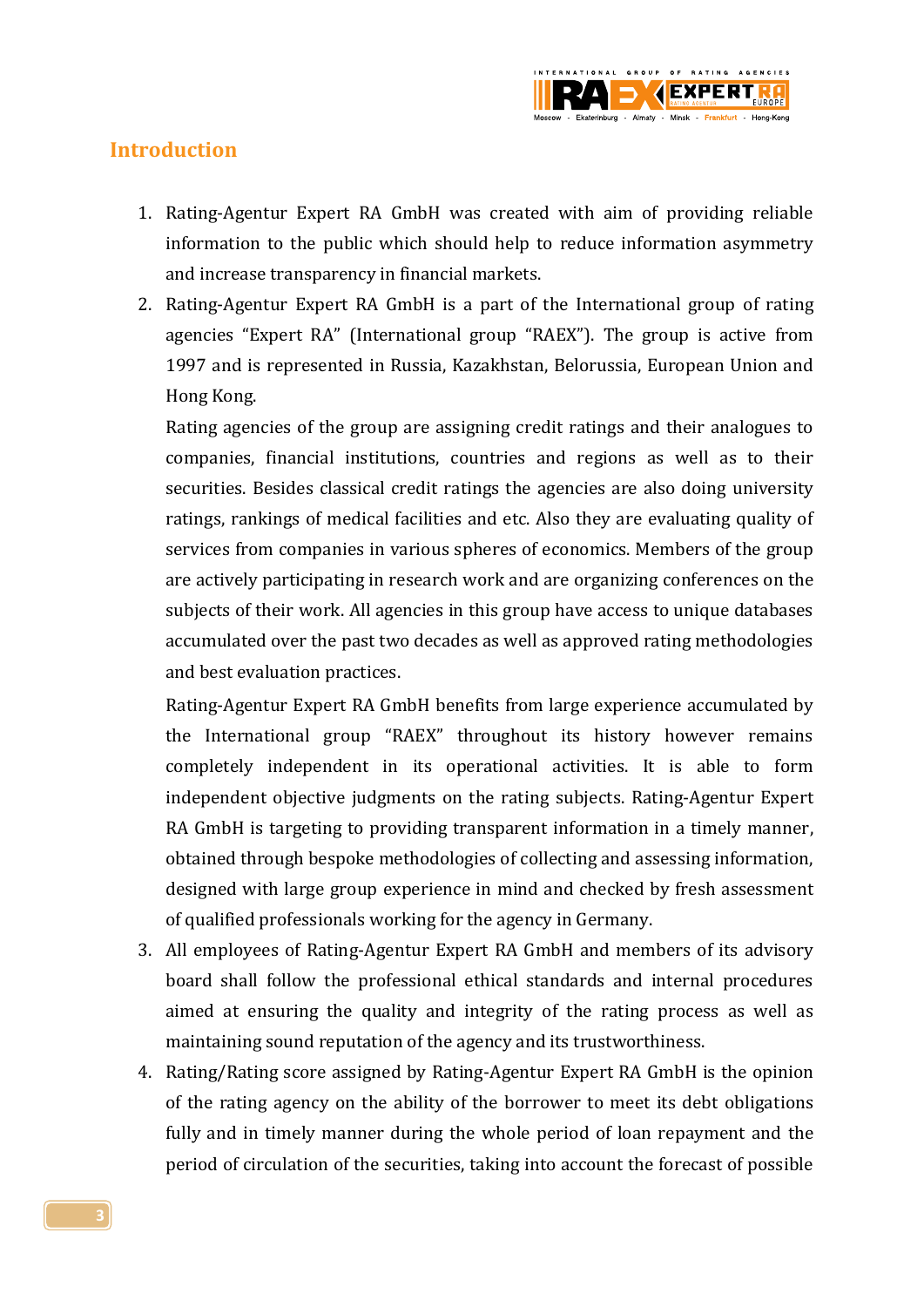

changes in economic and social-political situation, expressed in symbolic form according to the international scale. Rating/Rating score assigned by Rating-Agentur Expert RA GmbH is not a recommendation to buy or sell securities or debt instruments of the rated issuer, also it is not a guarantee of future performance of related securities or debt instruments.

5. This Code of Conduct lays done the key principles and rules of activities carried out by the Rating-Agentur Expert RA supporting their objectivity and independence. It was formed in accordance with the set of relevant Regulations of the European Parliament and the Council currently in force<sup>1</sup> and is based on the latest IOSCO code of conduct fundamentals2. Rating-Agentur Expert RA GmbH shall publicly disclose any amendments in its Code of Conduct in a timely manner through its official web page[: www.raexpert.eu](http://www.raexpert.eu/)

**.** 

<sup>&</sup>lt;sup>1</sup> - Regulation (EC) No 1060/2009 of the European Parliament and of the Council of 16 September 2009 on credit rating agencies;

<sup>-</sup> Regulation (EU) No 513/2011 of the European Parliament and of the Council of 11 May 2011 amending Regulation (EC) No 1060/2009 on credit rating agencies;

<sup>-</sup> Regulation (EU) No 462/2013 of the European Parliament and of the Council of 21 May 2013 amending Regulation (EC) No 1060/2009 on credit rating agencies.

<sup>2</sup> Code of Conduct Fundamentals for Credit Rating Agencies, The Technical Committee of the International Organization of Securities Commissions, Revised May 2008.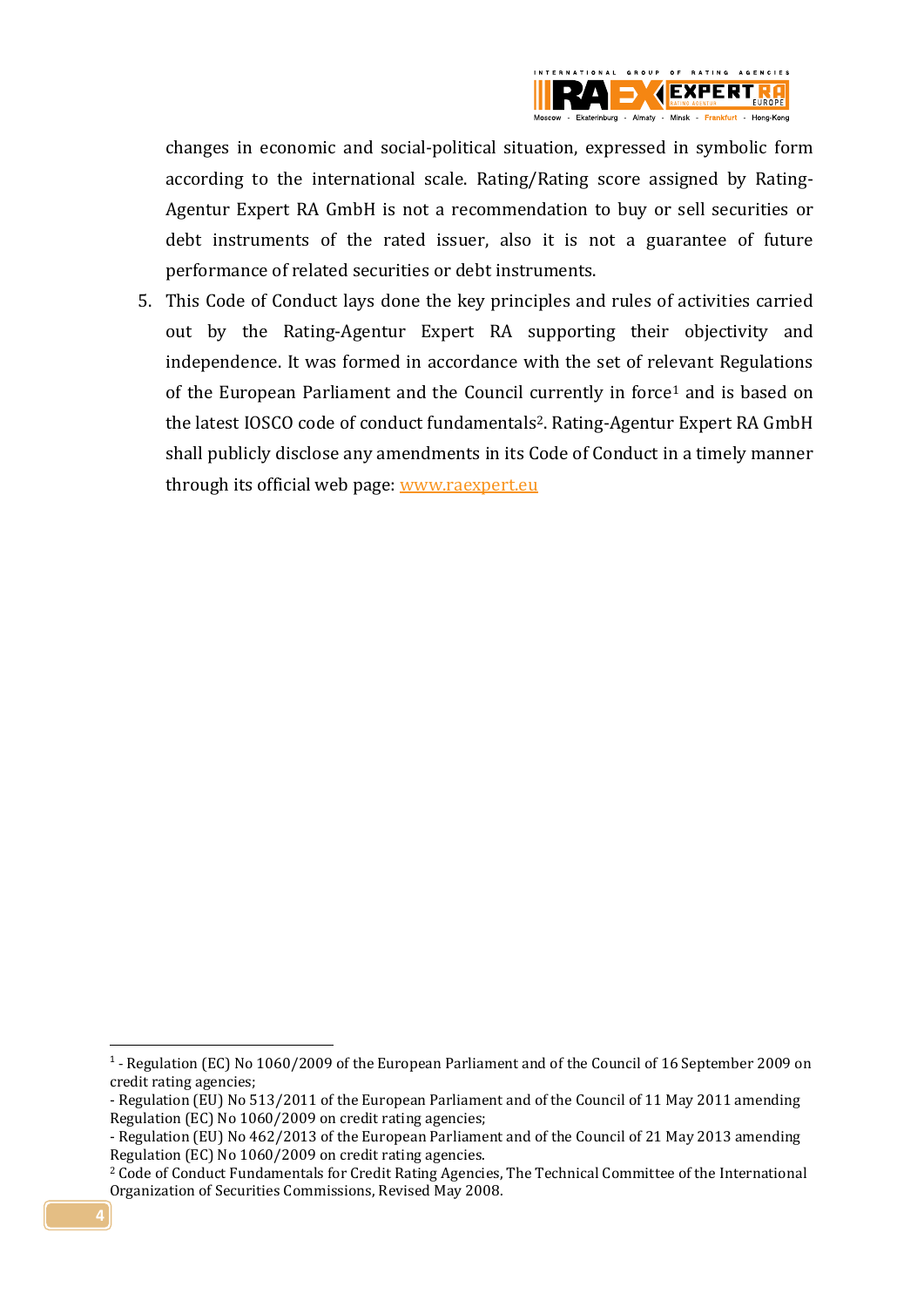

## <span id="page-4-0"></span>**Quality and Integrity of the Rating Process**

<span id="page-4-1"></span>Quality of the Rating Process

- 1. Rating-Agentur Expert RA has adopted and implemented a set of written procedures which ensure that the credit ratings assigned by this credit rating agency are based on rigorous analysis of all information available to the credit rating agency and relevant to the process of assigning rating according to the methodology. This list of procedures includes but not limited to:
	- Job descriptions with detailed list of responsibilities for each job position existing in the staff list of the credit rating agency;
	- Compliance officer Code of Ethics;
	- Regulation for control and evaluation of the efficiency of existing methodologies and procedures;
	- Regulation on the rating committee;
	- Regulation on the methodology committee;
	- Procedure of assigning credit rating score;
	- Human Resource policies and procedures;
	- Procedure of formal rating disclosure;
	- Avoidance of Conflicts of Interest policy.
- 2. Methodology internal document developed and approved by the Rating-Agentur Expert RA GmbH, which contains the set of rules, approaches, methods, principles and techniques of evaluating the creditworthiness and defining the rating/rating score. Methodology is a confidential document of the Rating-Agentur Expert RA GmbH and shall not be fully disclosed. Short version of the methodology containing all information and criteria required by the Regulations of the European Parliament and of the Council shall be disclosed on the official web page of the credit rating agency.
- 3. The rating methodologies of Rating-Agentur Expert RA GmbH are designed to be rigorous, systematic and continuous.
- 4. Rating-Agentur Expert RA GmbH applies the following measures to ensure that its methodologies are rigorous:
	- The methodologies are designed containing clear and robust controls and processes of their implementation, development, review and update.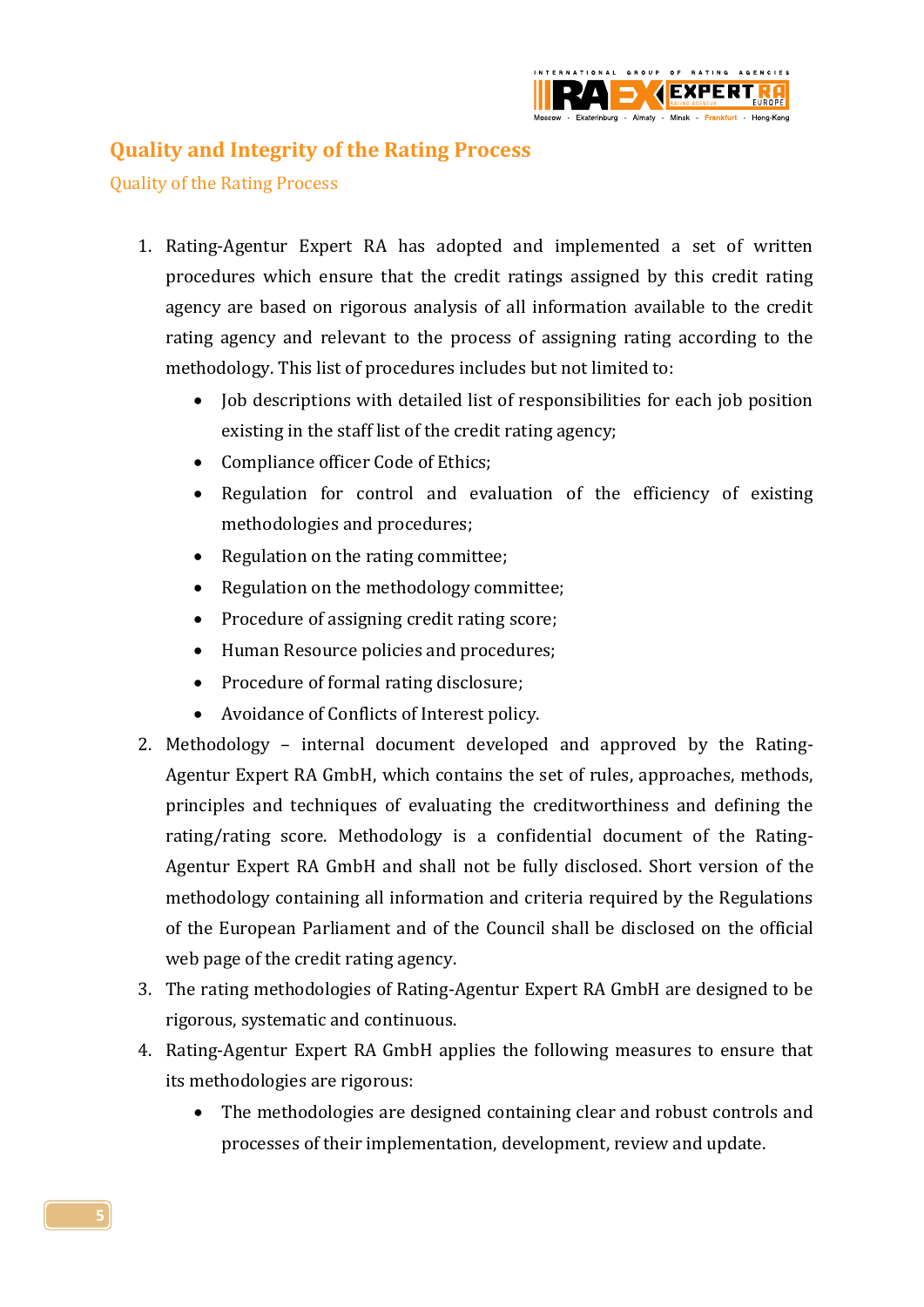

- The driving factors included in the methodologies are all relevant for determining the creditworthiness of rated object and their relevance is checked against historical experience, statistical information and market developments.
- The methodologies are regularly tested and various kind of relationships between driving factors and rating objects are modelled.
- Regular check of the relevance of the key credit rating assumptions is done.
- The short version of the methodologies which is presented to general public includes: all qualitative factors, all quantitative and key assumptions with detailed descriptions and statement of their importance, allowing full understanding of the principles of these methodologies by general public and giving the opportunity to make comments.
- Internal procedures of the credit rating agency allow timely review and update of the methodologies.
- 5. Rating-Agentur Expert RA GmbH applies the following measures to ensure that its methodologies are systematic:
	- The methodology and associated analytical models, key rating assumptions and criteria are applied systematically for assigning credit rating.
	- Internal procedures of the credit rating agency allow timely review and update of the methodologies, taking into account new findings from the reviews.
- 6. Rating-Agentur Expert RA GmbH applies the following measures to ensure that its methodologies are continuous:
	- The credit rating agency continues to use the same methodologies incorporating new findings, unless there are serious objective reasons to develop new methodologies.
- 7. Job descriptions with detailed list of responsibilities for each job position existing in the staff list of the credit rating agency facilitate consistent application of the methodologies by all employees participating in the rating process and, at the same time, give clear instructions to the employees not participating in the rating process to refrain from any interference with this process.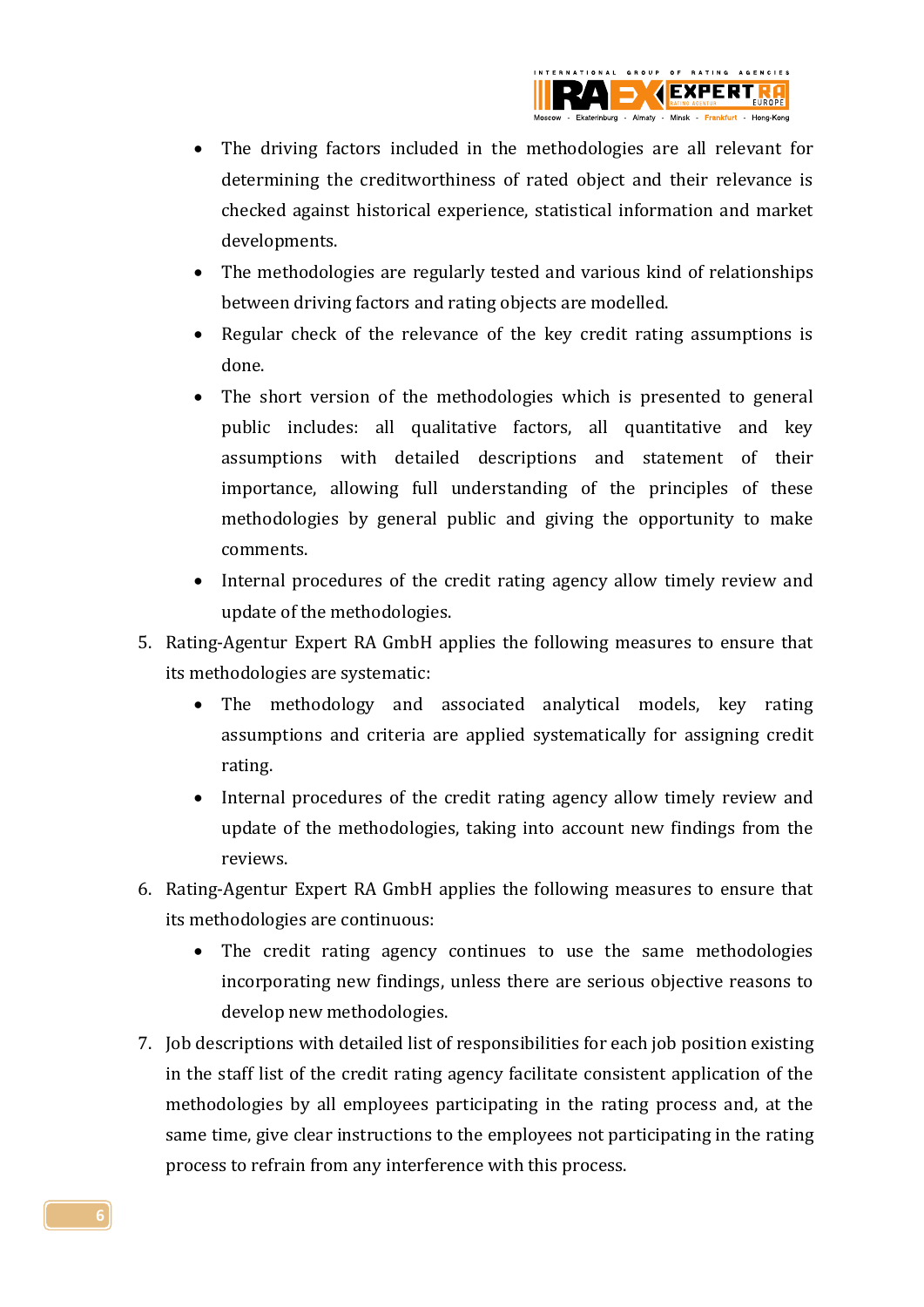

- 8. The credit ratings assigned by Rating-Agentur Expert RA GmbH should be considered as assigned by whole company and not some individual analyst. The decisions on credit rating score are made by the rating committee consisting of number of analysts and the head of rating service. Regulation on the rating committee assures accuracy of decision making process taking place on the rating committee. Furthermore, Rating-Agentur Expert RA GmbH has included in its internal procedures a rotation mechanism controlling that Lead Expert is not participating in assigning rating to any rating object for more than 4 consecutive years and Expert for more than 5 consecutive years.
- 9. Human Resource policies and procedures assure that the persons involved in the rating activities have sufficient expertise and knowledge for developing rating opinions on the categories of credit ratings assigned by the credit rating agency.
- 10. Rating-Agentur Expert RA GmbH has a record keeping period of 5 years for the internal records of the following information and is ready to provide those documents to the relevant competent authorities<sup>3</sup> on request:
	- For each credit rating decision, the identity of the rating analysts participating in the determination of the credit rating, the identity of the persons who have approved the credit rating, information as to whether the credit rating was solicited or unsolicited, and the date on which the credit rating action was taken;
	- The account records relating to fees received from any rated entity or related third party or any user of ratings;
	- The records documenting the established procedures and methodologies used by the credit rating agency to determine credit ratings;
	- The internal records and files, including non-public information and work papers, used to form the basis of any credit rating decision taken;
	- Credit analysis reports, credit assessment reports, private credit rating reports and internal records, including non-public information and work papers, used to form the basis of the opinions expressed in such reports;
	- Compliance records;

1

<sup>&</sup>lt;sup>3</sup> In accordance with the Regulation (EC) No 1060/2009 of the European Parliament and of the Council of 16 September 2009 on credit rating agencies, Annex I, Section B, points 7 and 8.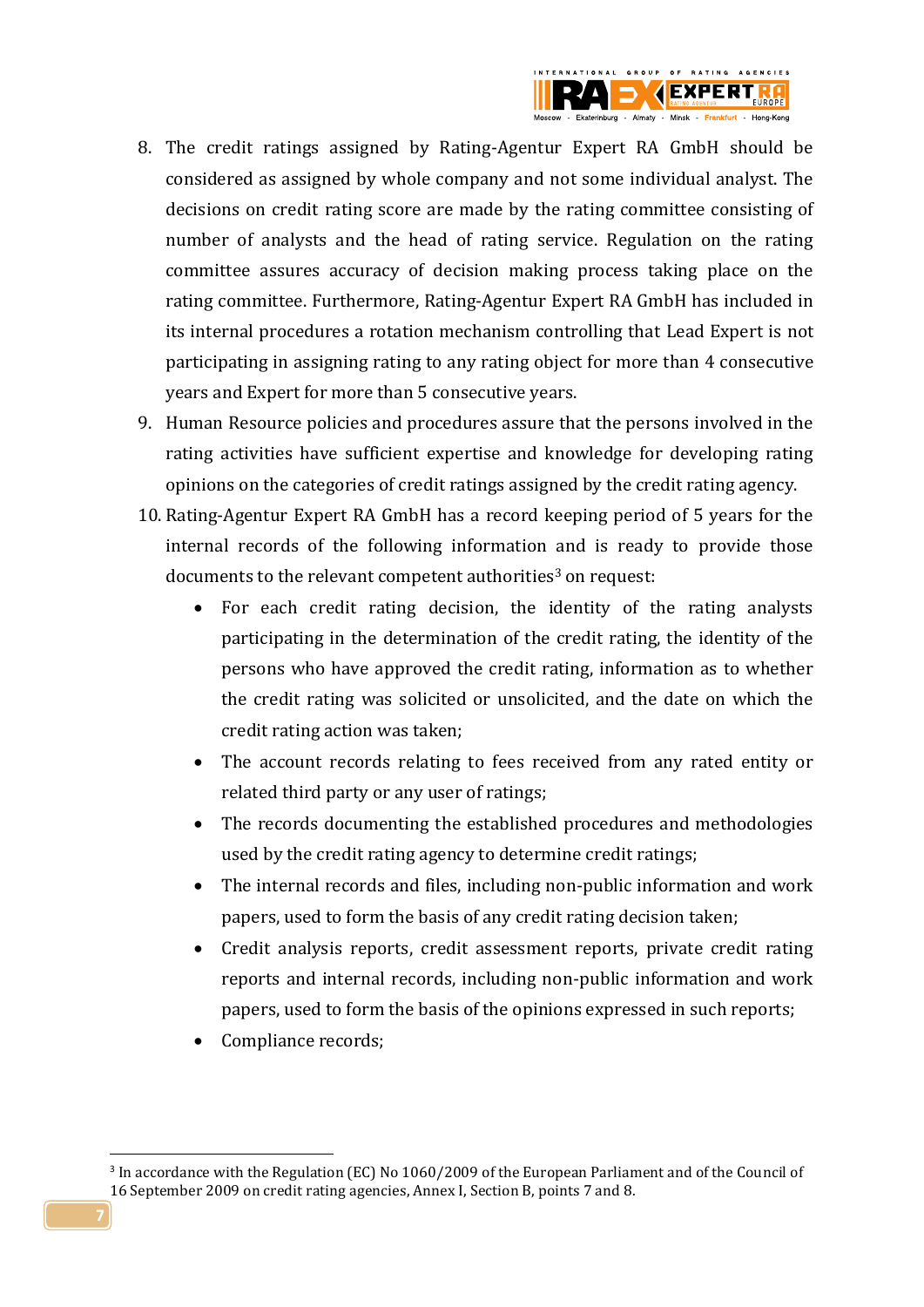

- Copies of internal and external communications, including electronic communications, received and sent by the credit rating agency and its employees, related to credit rating activities.
- 11. Rating-Agentur Expert RA GmbH makes all efforts to avoid issuing any credit analyses or reports that contain misrepresentations or misleading information. In order to avoid such situations credit rating agency provides preliminary rating report to the rating object before publishing the credit rating and rating object has an opportunity to comment on this report and give reasoned objections which are considered by rating committee before assigning final rating. Furthermore, all public ratings of the credit rating agency are published on its official web site and there is a section to contact the credit rating agency in case any general user of credit rating or analytical report finds some inconsistencies.
- 12. Rating-Agentur Expert RA GmbH shall ensure that it has sufficient resources to carry out high-quality credit assessment of all entities, regions and financial instruments it rates. At the end of each year the credit rating agency shall conduct internal preliminary assessment of its client's demands for the next calendar year and assess the amount of new clients it can get during the coming year, then factor the results of this internal assessment in its business plan for the coming year in order to plan its budget and personnel needs in new year. Also when taking up a new client for credit rating or at the moment of prolongation of existing credit rating contracts the credit rating agency shall check internally whether it has enough resources to carry out required analysis with appropriate quality and in timely manner.
- 13. Rating-Agentur Expert RA GmbH expects that the entities, regions and issuers of financial instruments who request a credit rating will provide sufficient information for the credit risk assessment and this information provided will be authentic and legal. The list of information to be provided is included in the rating agreement between the credit rating agency and client requesting credit rating, however credit rating agency remains its right to request additional information as well as to use the information available from public sources.
- 14. Rating-Agentur Expert RA GmbH shall assign ratings only in rating classes in which it has sufficient knowledge and expertise. Before starting assigning credit ratings to new asset class the credit rating agency shall get sufficient understanding of this asset class in order to be able to assign reliable credit ratings in this class.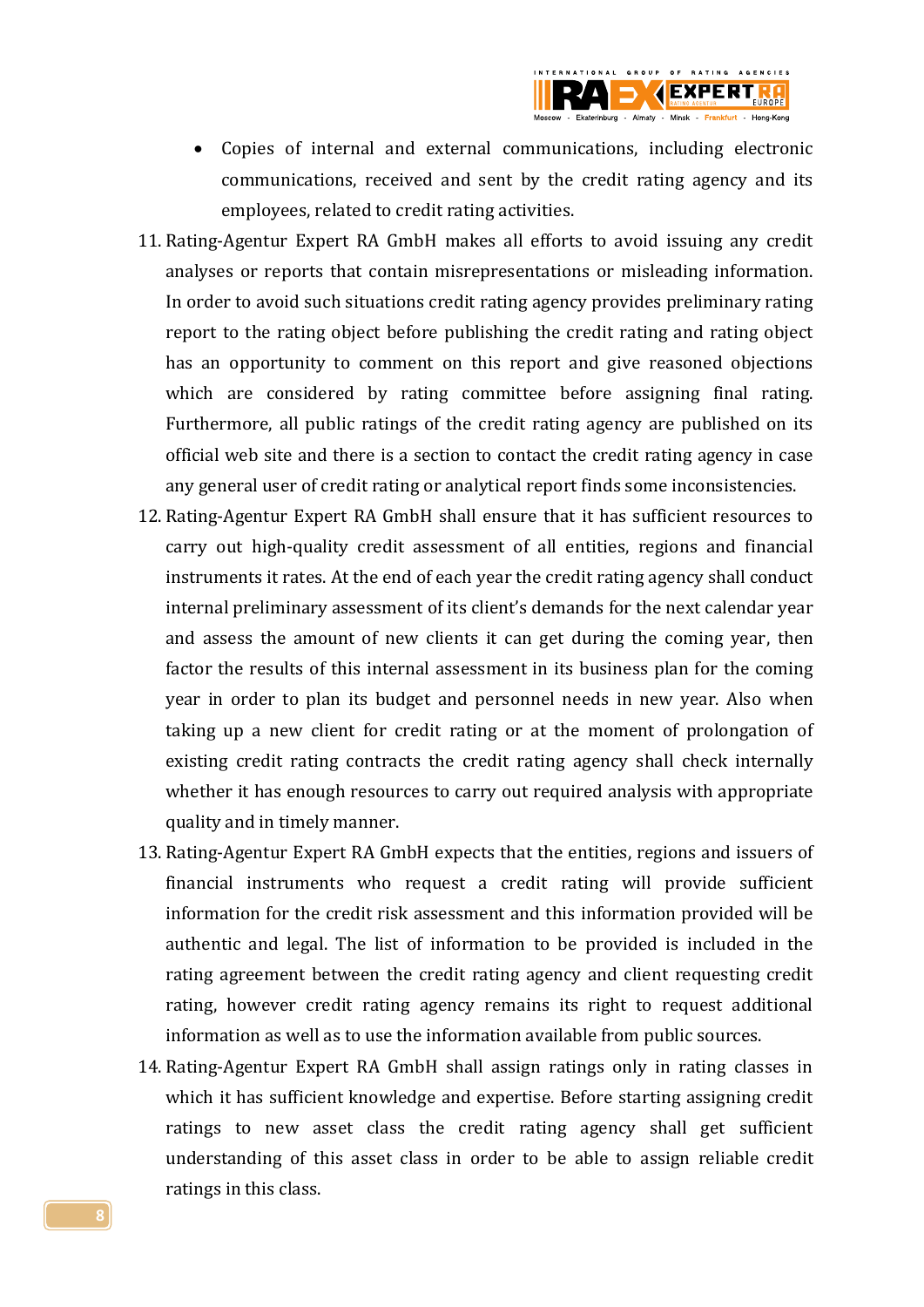

- 15. Rating-Agentur Expert RA GmbH has established a methodology committee which is responsible for periodic review and update of the credit rating methodologies. The activities of this committee are governed by the Regulation on the methodology committee, and this internal regulation assures rigorous and formal review of the methodologies.
- 16. Rating-Agentur Expert RA GmbH shall structure its rating teams to promote continuity and avoid bias in the rating process.

### <span id="page-8-0"></span>Monitoring and Updating

- 1. Rating-Agentur Expert RA GmbH shall monitor its credit ratings on ongoing basis. The credit rating agency shall ensure that it has adequate human and financial resources for the monitoring and updating of its ratings.
- 2. Rating-Agentur Expert RA GmbH should monitor on ongoing basis and update the ratings by:
	- Regularly reviewing the creditworthiness of rating objects;
	- Initiating a review of the status of the rating upon becoming aware of any information that might reasonably be expected to result in a rating action;
	- Updating on a timely basis the rating when appropriatly, based on the results of the review.

Subsequent monitoring should incorporate all cumulative experience obtained.

3. Rating-Agentur Expert RA GmbH reserves the right to withdraw a rating. In case of such withdrawal the rating decision and press release shall be published on the official web page of the credit rating agency, and the fact that the rating is no longer being updated shall be clearly identified.

### <span id="page-8-1"></span>Integrity of the Rating Process

- 1. Rating-Agentur Expert RA GmbH and all its employees should comply with all applicable laws and regulations governing its activities in each jurisdiction in which it operates.
- 2. All employees of Rating-Agentur Expert RA GmbH shall sign under the Job description instructions for the positions which they are holding and take over the corresponding responsibilities. Every employee of Rating-Agentur Expert RA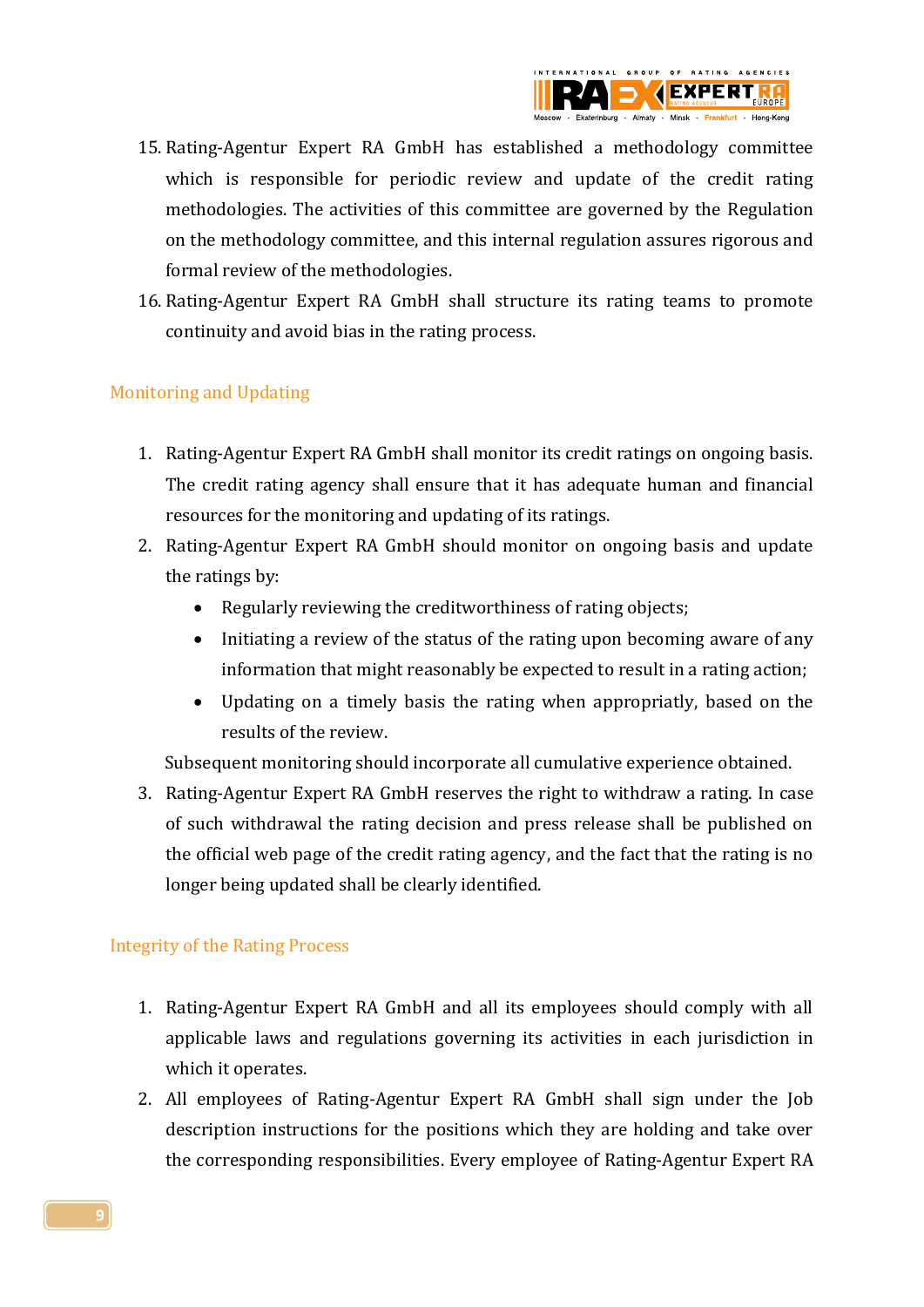

GmbH is informed about the valid regulations in the credit rating industry and about internal policies and regulations of the credit rating agency.

- 3. Rating-Agentur Expert RA GmbH and its employees should deal fairly and honestly with all market participants and the public.
- 4. Rating-Agentur Expert RA GmbH shall not employ individuals with demonstrably compromised integrity. Members of the senior management of the credit rating agency shall sign a self-declaration of their good repute.
- 5. Rating-Agentur Expert RA GmbH and its employees shall not in any way give any assurance or guarantee of a particular rating prior to a rating assessment.
- 6. The person responsible for the compliance of Rating-Agentur Expert RA GmbH and its employees with the provisions of this Code of Conduct, as well as with the relevant Regulations of the European Parliament and of the Council, shall be the Compliance Officer. The reporting lines and compensation of the compliance officer should be independent of the credit rating agency's operations.
- 7. If an employee of Rating-Agentur Expert RA GmbH becomes aware that another employee is or has engaged in conduct that is illegal, unethical or contrary to the credit rating agency's code of conduct, the employee should report such information immediately to the compliance officer and advisory board so that the proper action may be taken. The advisory board shall ensure that there are no negative consequences for the employee making the respective reporting. The compliance officer is obligated to take appropriate action as determined by the laws and regulations of the jurisdiction as well as rules and regulations determined by the credit rating agency.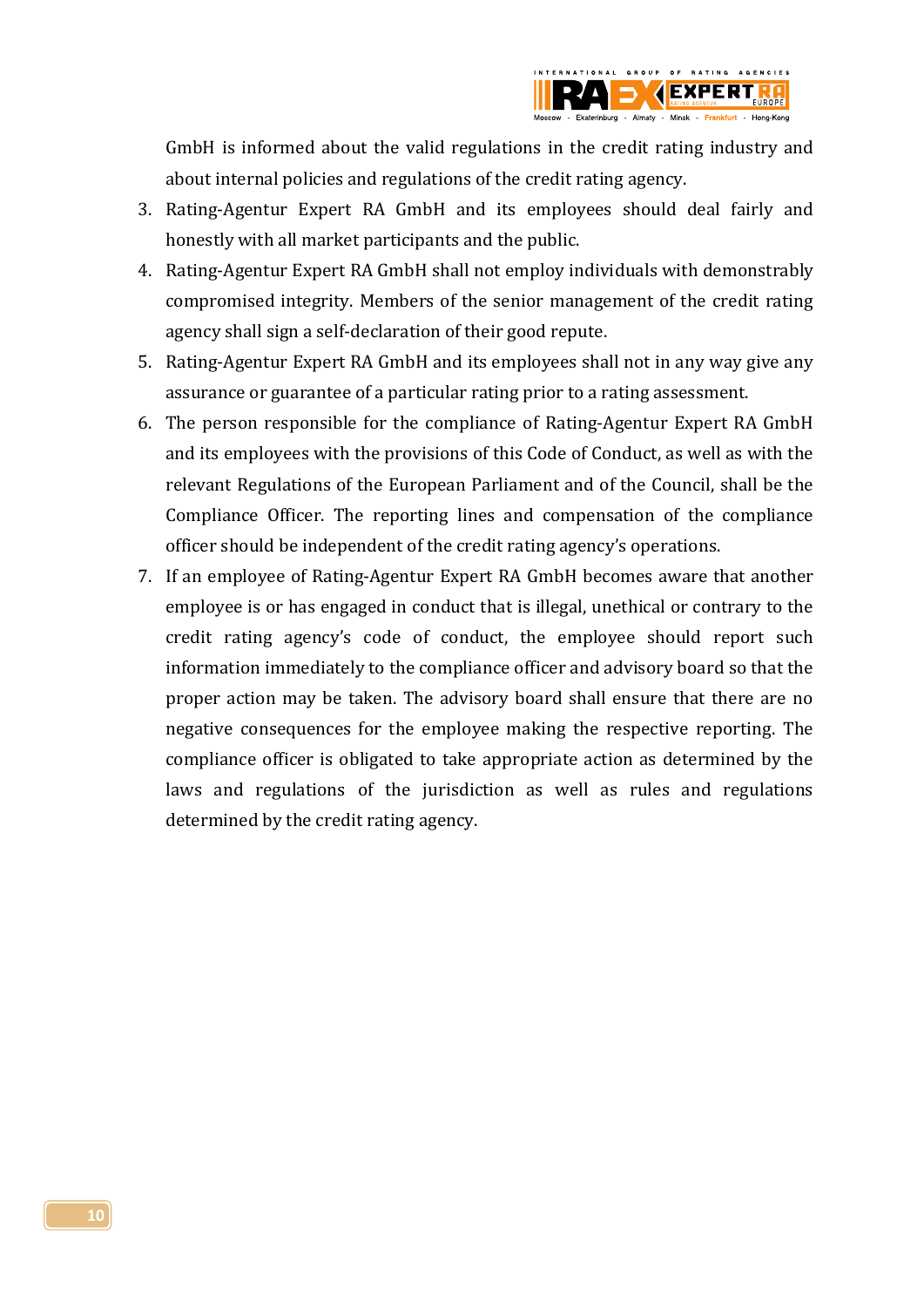

## <span id="page-10-0"></span>**Independence and Avoidance of Conflicts of Interest**

<span id="page-10-1"></span>General

- 1. Rating-Agentur Expert RA GmbH should not forbear or refrain from taking a rating action based on the potential effect (economic, political or other) of the action on the credit rating agency, rated entity, region, financial instrument or any other marker participant. Rating actions shall be based solely on the results of independent rating analysis and assessment.
- 2. Rating-Agentur Expert RA GmbH and its employees shall take the due care to conduct rating activities in a professional manner in order to maintain both the substance and appearance of independence and objectivity.
- 3. The determination of a credit rating shall be influenced only by factors relevant to the credit assessment and listed in the methodology.
- 4. Credit rating assigned by Rating-Agentur Expert RA GmbH should not be affected by the existence of current or potential business relationship between the credit rating agency and the rating object (or its affiliates) or any other party, or by the absence of such relationship.
- 5. Rating-Agentur Expert RA GmbH shall separate operationally its credit rating business and persons involved in the assignment of credit ratings from any other business of the credit rating agency which may present a conflict of interest.
- 6. Rating-Agentur Expert RA GmbH focuses on credit rating activities and is currently not providing any ancillary business services. When the credit rating agency will make the strategic decision of providing ancillary business services, it will introduce the corresponding changes in this Code of Conduct and issue the statement on definition of its ancillary business services in the official web page of the credit rating agency.

## <span id="page-10-2"></span>Procedures and Policies

1. Rating-Agentur Expert RA GmbH shall maintain and publish Avoidance of Conflicts of Interest policy. This policy shall identify actual and potential conflicts of interests and measures undertaken in order to eliminate or manage and disclose these conflicts of interests, which may influence the opinions and analyses made by the credit rating agency or the judgments and analysis of the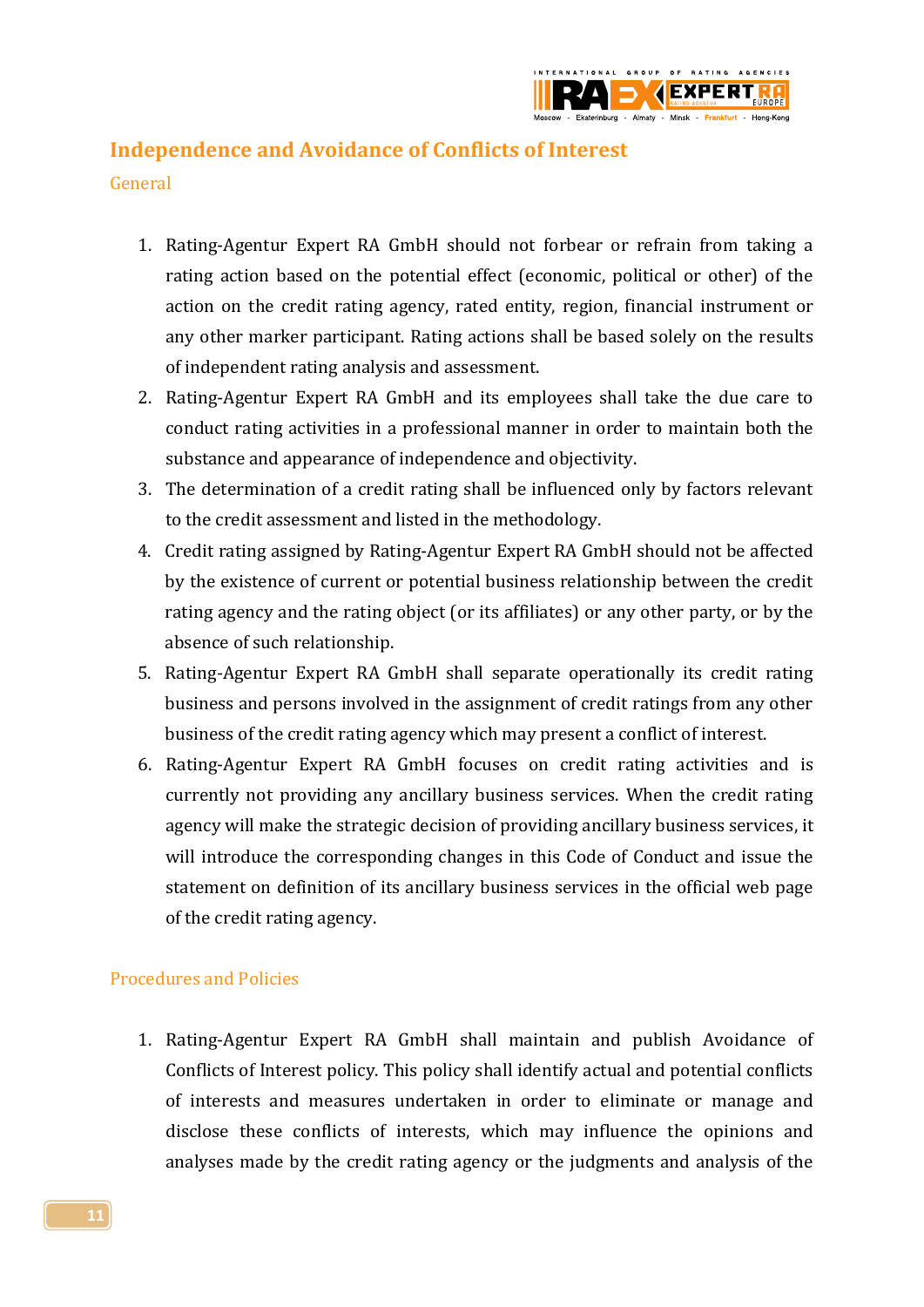

individuals employed by the credit rating agency who participate in making rating decisions.

- 2. Rating-Agentur Expert RA GmbH should disclose the actual and potential conflicts of interest completely, clearly, prominently and in a timely manner.
- 3. Rating-Agentur Expert RA GmbH shall disclose the general nature of its compensation agreements with rated entities, regions and financial instruments. The credit rating agency shall maintain a set fee schedule and make it available to all market participants on the request. Rating-Agentur Expert RA GmbH reserves the right to periodically revise such schedule. The fees of the credit rating agency shall not depend in any way on the outcome of work performed.
- 4. Rating-Agentur Expert RA GmbH shall not engage in any securities trading presenting conflicts of interest with its credit rating activities.

### <span id="page-11-0"></span>Analyst and Employee Independence

- 1. Reporting lines for employees of Rating-Agentur Expert RA GmbH and their compensation arrangements should be structured to eliminate or effectively manage actual and potential conflicts of interest.
- 2. Employees of Rating-Agentur Expert RA GmbH participating in the credit rating activities shall not be compensated or evaluated on the basis of the amount of revenue that the credit rating agency derives from the rated objects.
- 3. Rating-Agentur Expert RA GmbH shall have Human Resource policies and procedures which ensure that the compensation of employees does not introduce conflicts of interests.
- 4. Rating-Agentur Expert RA GmbH shall ensure that persons participating in the credit rating activities shall not be allowed to initiate or participate in negotiations regarding fees or payments with any rated entity, related third party or any person directly or indirectly linked to the rated entity by control.
- 5. No person employed by Rating-Agentur Expert RA GmbH and usually participating in its rating activities shall participate in or otherwise influence the determination of a credit rating of any particular rated entity if that person:
	- Owns financial instruments of the rated entity, other than holdings in diversified collective investment schemes;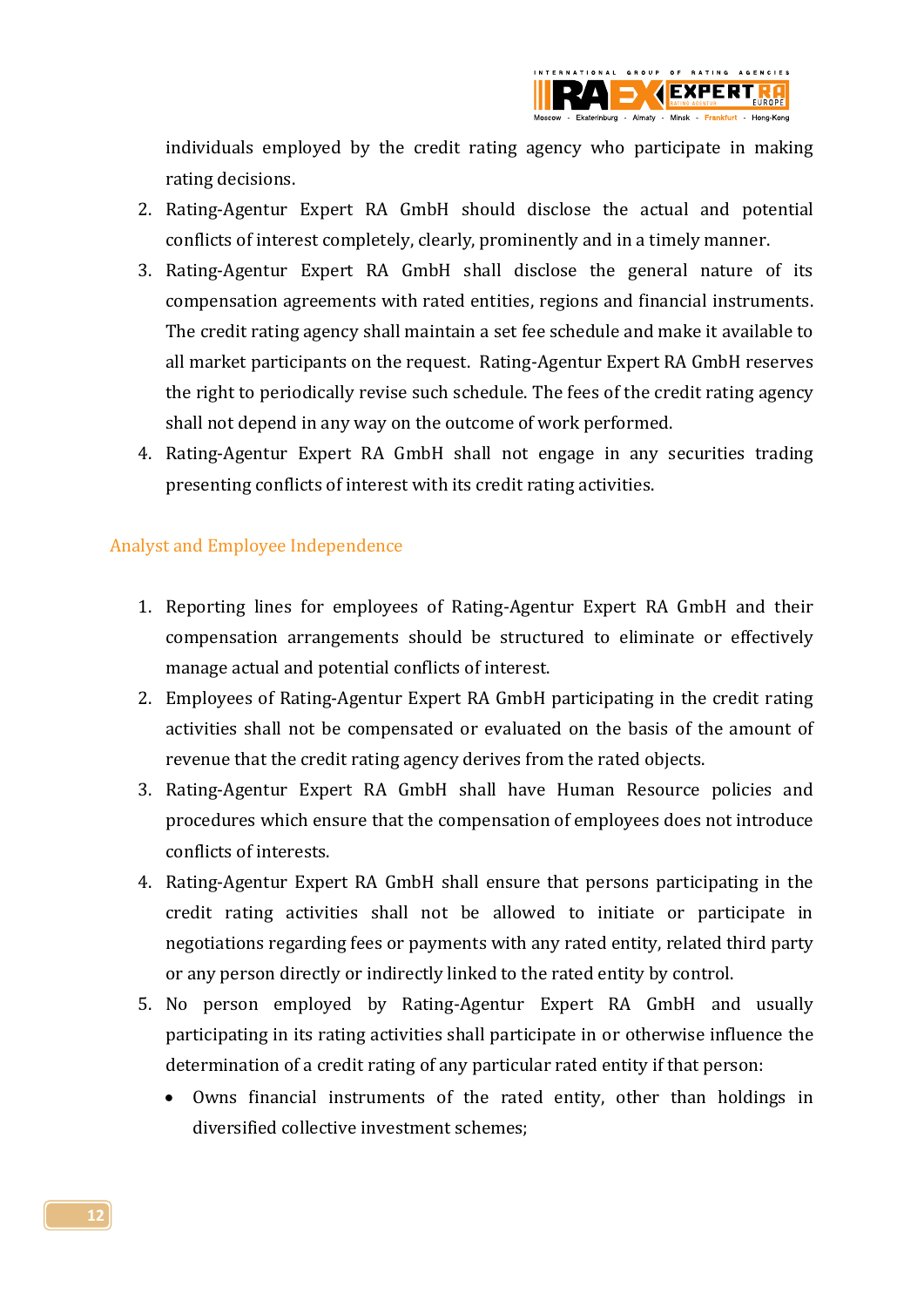

- Owns financial instruments of any entity related to a rated entity, the ownership of which may cause or may be generally perceived as causing a conflict of interest, other than holdings in diversified collective investment schemes;
- Has had a recent employment, business or other relationship with the rated entity that may cause or may be generally perceived as causing a conflict of interest;
- Has an immediate relation (i.e. a spouse, partner, parent, child or sibling) who currently works for the rated entity.

In order to assure compliance with this provision every employee of Rating-Agentur Expert RA GmbH participating in credit rating activity shall sign selfdeclaration regarding these points prior to participating in assigning rating to specific entity.

- 6. Any person participating in rating activity of Rating-Agentur Expert RA GmbH who establishes a personal relationship that could create a conflict or interest must notify the Compliance Officer about this relationship.
- 7. Persons participating in the rating activity of Rating-Agentur Expert RA GmbH shall not buy or sell or engage in any transaction in any financial instrument issued, guaranteed, or otherwise supported by any rated entity within their area of primary analytical responsibility, other than holdings in diversified collective investment schemes, including managed funds, such as pension funds or life insurance.
- 8. Employees of Rating-Agentur Expert RA GmbH shall not solicit or accept money, gifts or favors exceeding a minimal monetary value from anyone with whom the credit rating agency does business.
- 9. Where an employee participating in rating activities terminates his or her employment and joins a rated entity, which he or she has been involved in rating, or a financial firm, with which he or she has had dealings as part of his or her duties at the credit rating agency, the credit rating agency shall review the relevant work of the rating analyst over two years preceding his or her departure.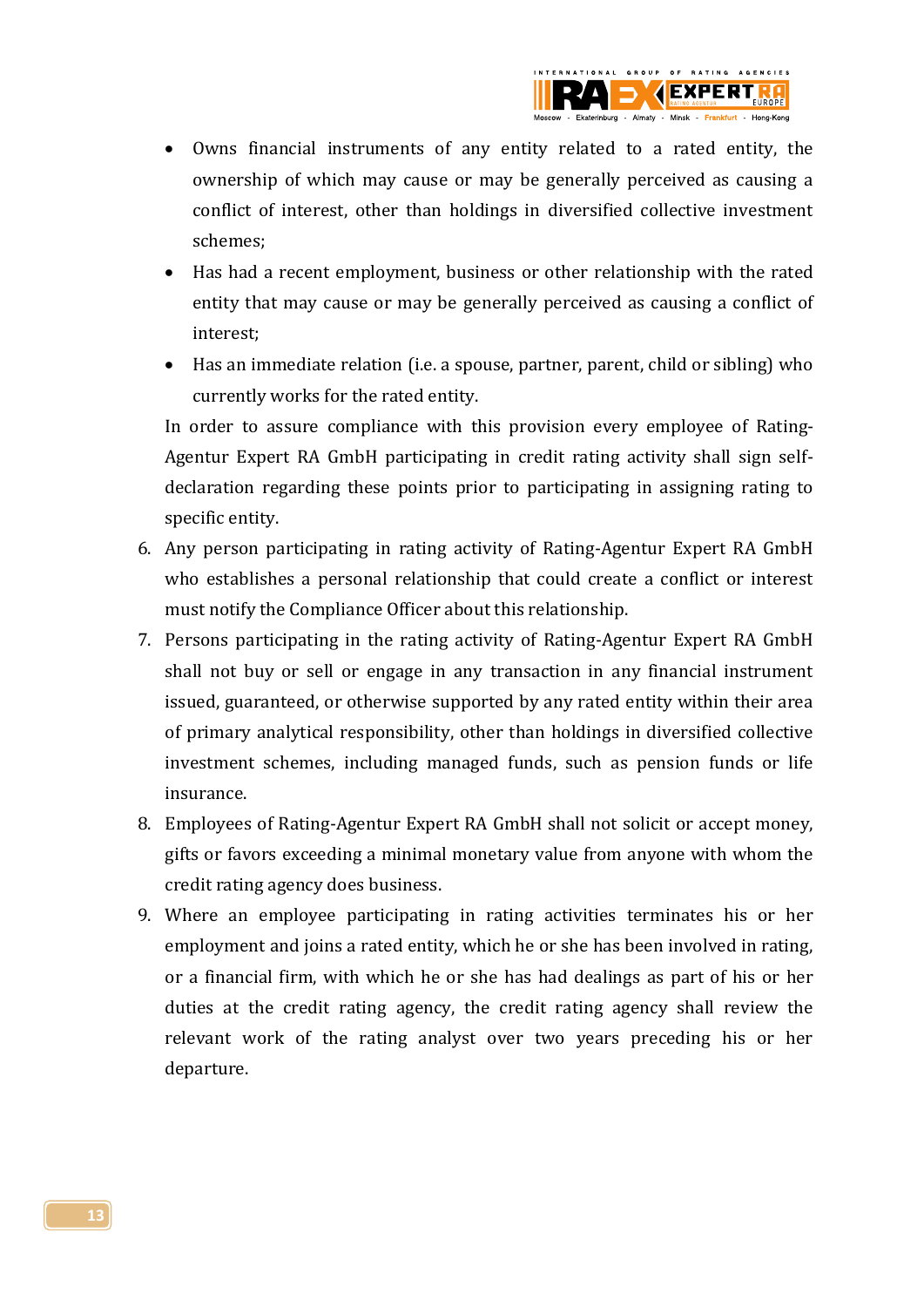

## <span id="page-13-0"></span>**Responsibilities to the Investing Public and Issuers**

<span id="page-13-1"></span>Transparency and Timeliness of Rating Disclosure

- 1. Rating-Agentur Expert RA GmbH assigns two types of rating:
	- Public ratings;
	- Private ratings (Non-disclosure agreements signed with client).
- 2. Rating-Agentur Expert RA GmbH shall distribute its public rating decisions regarding rated entities, regions and financial instruments in a timely manner and make best effort to minimize the time lag between making rating decision and distributing it.
- 3. Rating-Agentur Expert RA GmbH shall publicly disclose its policy for distributing ratings, reports and updates. Rating-Agentur Expert RA GmbH shall publish all public ratings and rating outlooks with according press-releases on its official web page free of charge.
- 4. Rating-Agentur Expert RA GmbH shall indicate with each of its ratings when the rating was last updated. Each rating announcement should indicate the type and version of the methodology that was used in determining the rating and where the description of this methodology can be found.
- 5. Except for "private ratings" provided only to the issuer, Rating-Agentur Expert RA GmbH should disclose to the public, on a non-selective basis and free of charge, any rating regarding publicly issued securities, or public issuers themselves, as well as any subsequent decisions to discontinue such a rating, if the rating action is based in whole or in part on material non-public information.
- 6. Rating-Agentur Expert RA GmbH shall publish sufficient information about its procedures, methodologies and assumptions so that outside parties can understand how a rating was determined by the credit rating agency. This information shall include but not be limited to:
	- Meaning of each rating category;
	- Definition of default:
	- Time horizon which the credit rating agency used when making a rating decision.
- 7. When issuing or revising a rating, the CRA should explain in its press releases and reports the key elements underlying the rating opinion.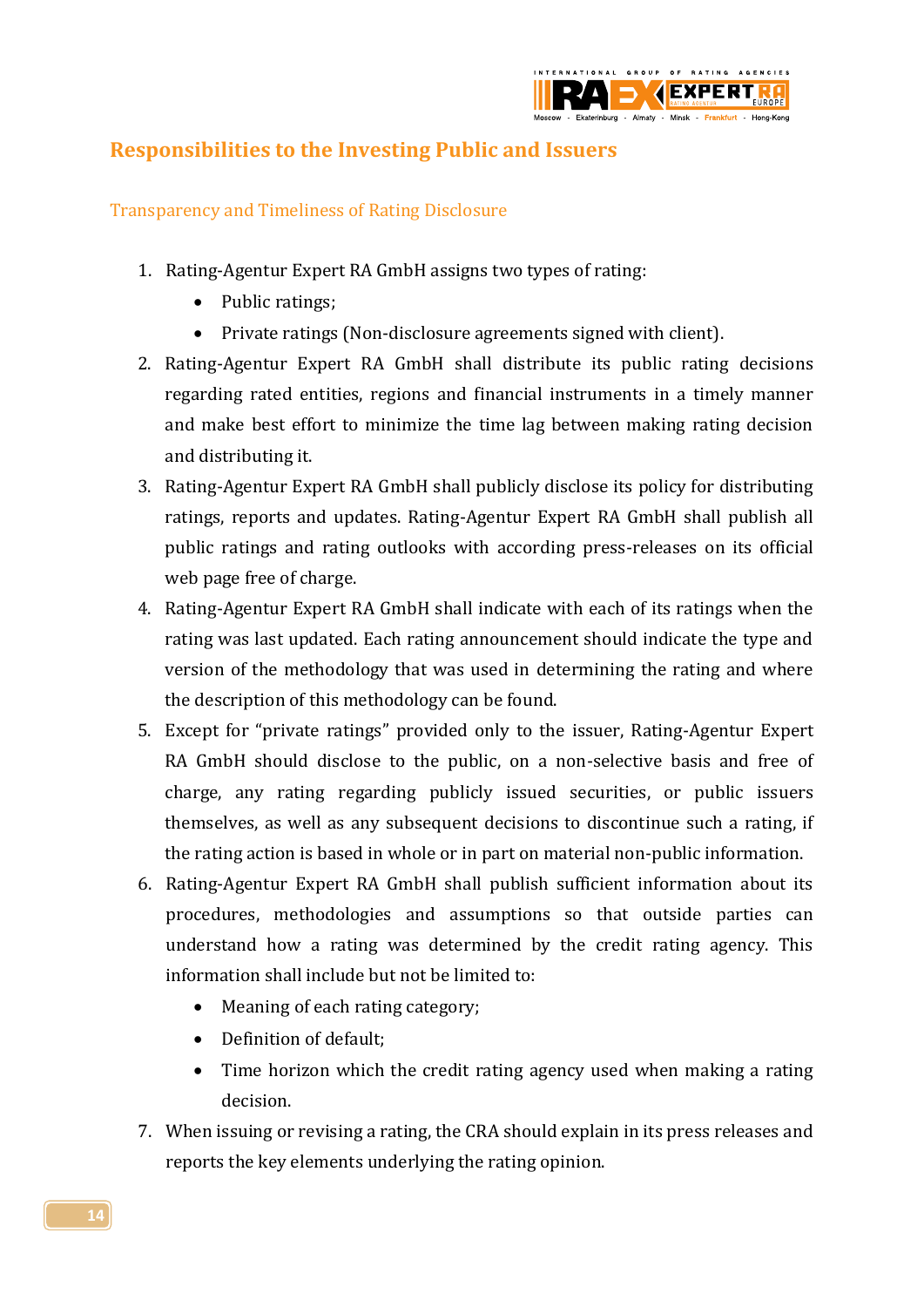

- 8. Rating-Agentur Expert RA GmbH shall provide the rated entity, region or issuer of financial instrument a preliminary version of rating report and inform in advance of the rating. The rated entity, region or issuer of financial instrument shall have an opportunity to clarify any likely factual misperceptions or other matters that the credit rating agency would wish to be made aware of in order to produce an accurate rating and the agency shall evaluate the response.
- 9. Rating-Agentur Expert RA GmbH should disclose whether the issuer participated in the rating process.
- 10. Rating-Agentur Expert RA GmbH should fully and publicly disclose any material modification to its methodologies and significant practices, procedures, and processes.

### <span id="page-14-0"></span>Treatment of Confidential Information

- 1. Rating-Agentur Expert RA GmbH has adopted procedures and mechanisms to protect the confidential nature of information shared with it by issuers under the terms of a confidentiality agreement or otherwise under a mutual understanding, that the information is shared confidentially. These procedures and mechanisms are reflected in internal regulations of the credit rating agency.
- 2. Rating-Agentur Expert RA GmbH and its employees shall not disclose confidential information in press releases, through research conferences, to future employees or in conversations with investors, other clients or otherwise.
- 3. Rating-Agentur Expert RA GmbH should use confidential information only for purposes related to its rating activities or otherwise in accordance with any confidentiality agreements with the issuer.
- 4. Rating-Agentur Expert RA GmbH employees should take all reasonable measures to protect all property and records belonging to or in possession of the credit rating agency from fraud, theft or misuse.
- 5. Rating-Agentur Expert RA GmbH employees should be prohibited from engaging in transactions in securities when they possess confidential information concerning the issuer of such security.
- 6. Rating-Agentur Expert RA GmbH employees should not selectively disclose any non-public information about rating opinions or possible future rating actions of the credit rating agency, except to the issuer or its designated agents.